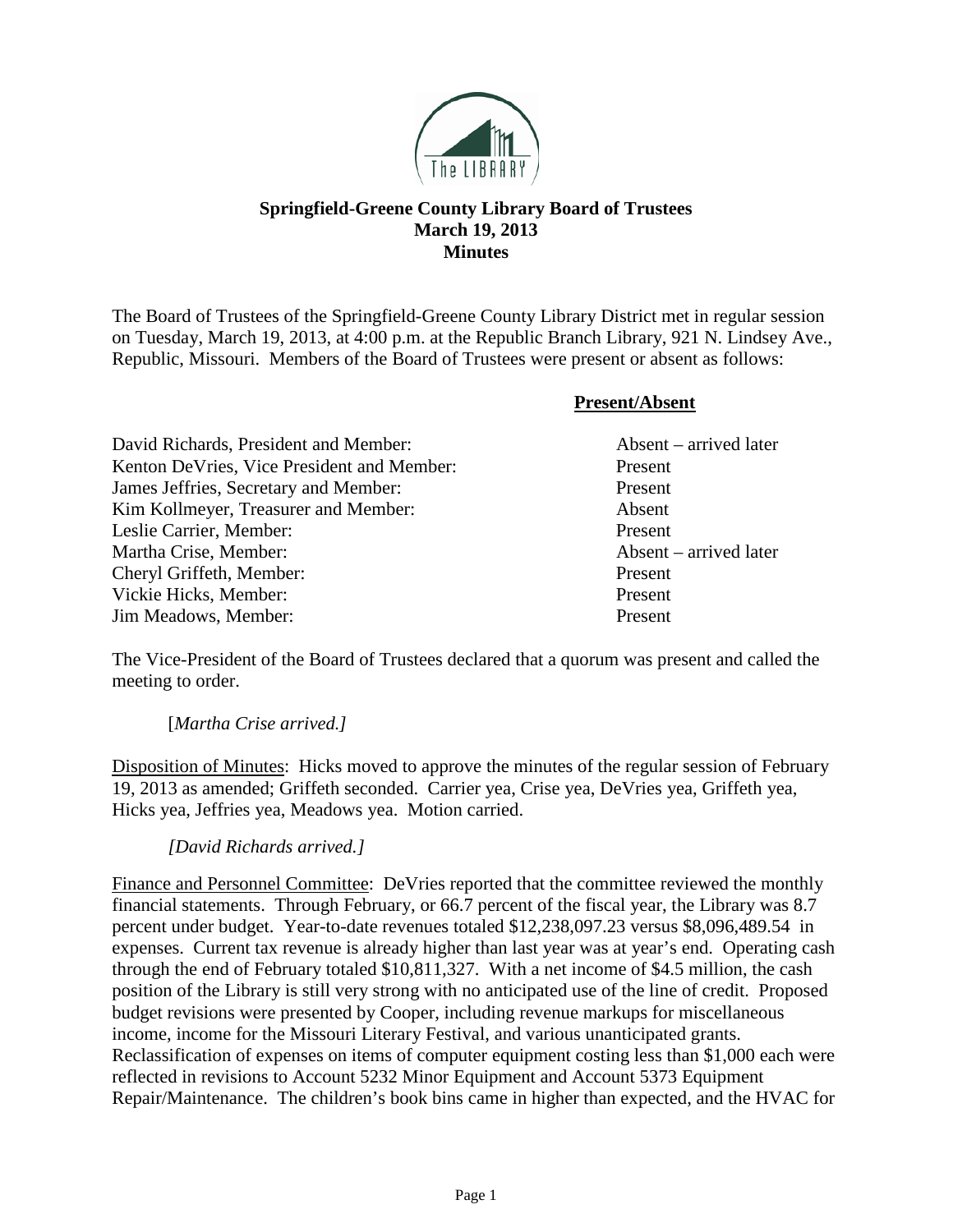the Library Center was marked up to carry over to the 2013-2014 budget year. Account 5319 Professional Services increased because of the engineering/surveying work being done for the Brentwood renovation project and the parcel of land by the Library Center. Hicks moved to approve the proposed amendments to the 2012-2013 budget; DeVries seconded. Carrier yea, Crise yea, DeVries yea, Griffeth yea, Hicks yea, Jeffries yea, Meadows yea, Richards yea. Motion carried.

Buildings and Grounds Committee: Griffeth reported that the architects are working on the Brentwood renovation designs for the capital campaign. They will meet with staff in the next few days. The City of Springfield has given its approval to plan for the closure of the north drive entrance. The rezoning process will begin soon. At the Library Center, there has been a short delay in the roof replacement because of weather but they expect to be back on schedule soon. The computer work stations in the children's department at the Library Center are completed. At the Library Station, the gift shop temperature problem is being mitigated by ductwork changes. The Newberry Building next to the Park Central Branch Library is offering to lease some space or offer a timeshare option with other entities such as Missouri State, where common space for programming could be utilized.

# Report of the Director:

- The new Directory is now available.
- The Library has been selected to participate in The Resilient Community, a training program to prepare nonprofits for continuity of operations during a crisis and contribution to the community during its recovery, sponsored by the Community Foundation of the Ozarks in partnership with the Nonprofit Services Center of St. Louis and the Springfield-Greene County Office of Emergency Management.
- The Discovery Center has applied for a grant to purchase 40 passes which would allow the Library to continue circulating the passes and expand the program beginning October 1, when the Library's 20 passes will expire.
- Four staff members three from the Library Station (Reference Manager Tysha Shay, Reference Associate Meggan Moore, and Youth Services Associate Cathy Farr) and one from the Library Center (Reference Manager Kathi Woodward) will make presentations on March 23 to Taney County residents at the Show Me! The Library of the Future, demonstrating some of the services that can be provided by a publicly-funded library. Taney County has a 15-cent property tax levy on the April 2 ballot to fund the Forsyth and Taneyhills libraries.
- After meeting with legislators, Cooper received an email from Representative Kevin Austin that the appropriations committee had recommended increased funding for libraries.
- Congressman Billy Long's office checked on the status of the Passport Acceptance Center application freeze and found that while the freeze remains in place, he will work on getting an exception to this for the Library based on the greater number of service hours the Library could offer.
- "Community in Conflict: The Impact of the Civil War in the Ozarks" has been awarded the ABC-CLIO Online History Award, a national award that comes with recognition and a \$2,500 prize. Brian Grubbs will accept the award at the American Library Association meeting in June 2013.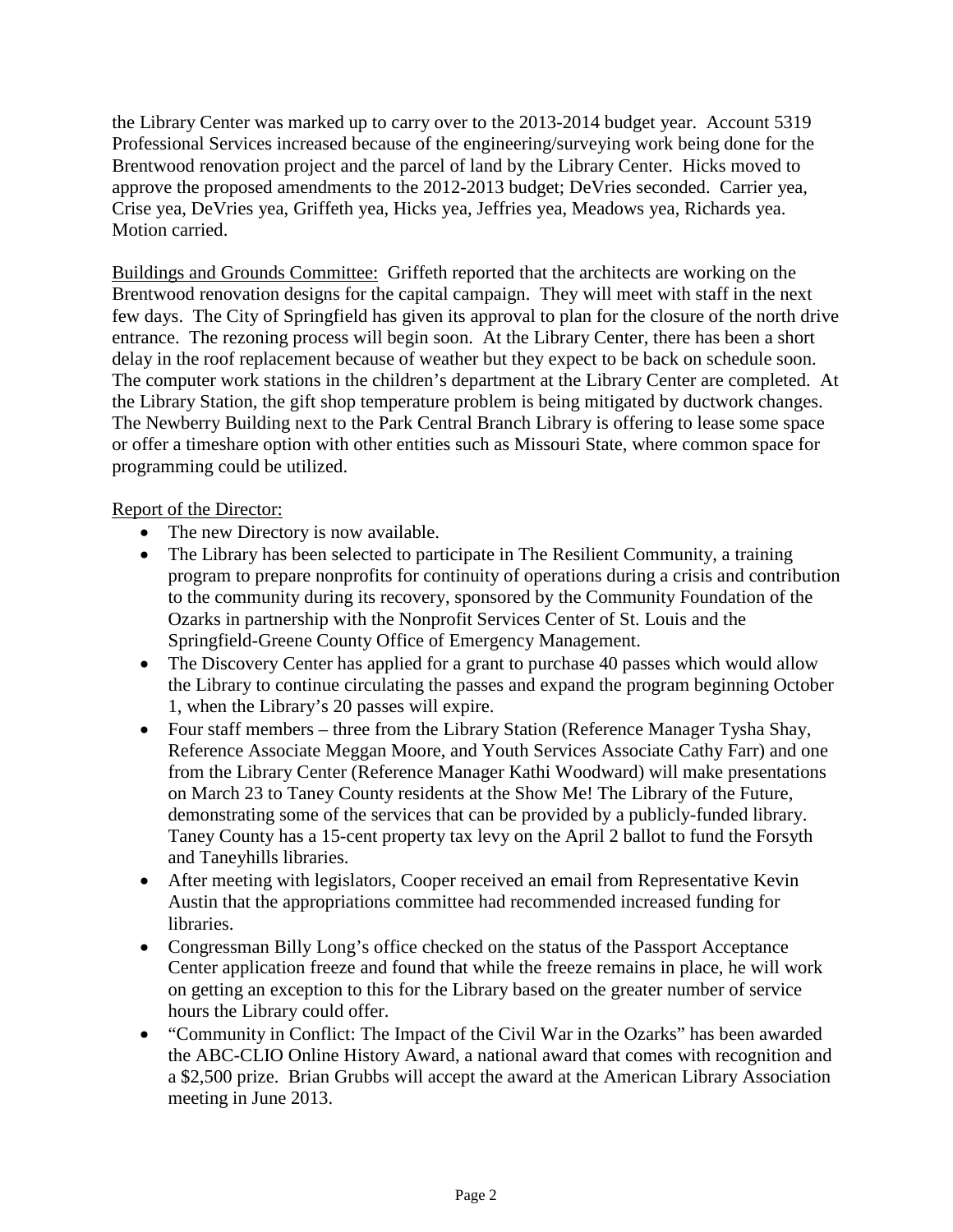- The NAACP announced it will award the Midtown-Carnegie Branch Library a Business Partner of the Year award.
- The Library has its first "responsive" web site at *thelibrary.org/bigread*. The site responds to what device is accessing it, adjusting the layout and features.
- Don Harkey led a session on communication for administrative staff, and changes will be made to the format of the administrative staff meetings based on his recommendations.

Foundation Update: Foundation and Development Director Valerie Richardson reported that the capital campaign architectural materials will soon be completed and that the co-chairs of the committee will be Stephanie Stenger and Brooke O'Reilly, and that 12 to 15 people have agreed to be on the committee. The committee will be ready to begin work 4 to 6 weeks after the architects have turned over their renderings. The Friends have donated their first installment of \$50,000. Richardson will be contacting board members for contacts for fundraising efforts. Currently the low-end estimate is \$2,175,000 for the project but that could increase as the levels of LEEDs certification or standards requirements are evaluated. This could push the project to \$2,500,000.

Board Education: Brentwood Branch Manager Kim Flores presented information to the board on the Big Read 2013 which has as its theme the works of Edgar Allan Poe. A requirement of the NEA grant is to have partnerships, and the Library has partnered with Juanita K. Hammons Hall for the Performing Arts, Missouri State University, and others. The goal of the Big Read is to advocate for pleasure reading. Programs include an Iron Chef event, appearances by authors Avi and Margaret Stohl, a flash fiction contest, and a Chautauqua. The 2014 theme will be Jack London's *Call of the Wild* and will be co-chaired by Republic Branch Manager Geri Olmstead.

### New Business:

The board retreat will be at noon on April 16, 2013 at the Library Center, with lunch provided.

### Miscellaneous Items:

A simplified draft of the Reduction in Force Policy was presented. Hicks moved to approve with the understanding that some grammatical corrections would be made; Meadows seconded. Carrier yea, Crise yea, DeVries yea, Griffeth yea, Hicks yea, Jeffries yea, Meadows yea, Richards yea. Motion carried.

Hicks moved to go into closed session for personnel; Meadows seconded. A roll call vote was taken: Carrier yea, Crise yea, DeVries yea, Griffeth yea, Jeffries yea, Meadows yea, Richards yea. Motion carried. The board went into closed session at 5:05 p.m.

Hicks moved to approve the closed session minutes of January 13, 2013; with no further discussion, the motion was seconded by Crise. Carrier yea, Crise yea, DeVries yea, Griffeth yea, Jeffries yea, Meadows yea, Richards yea. Motion carried.

*[Griffeth left the meeting.]*